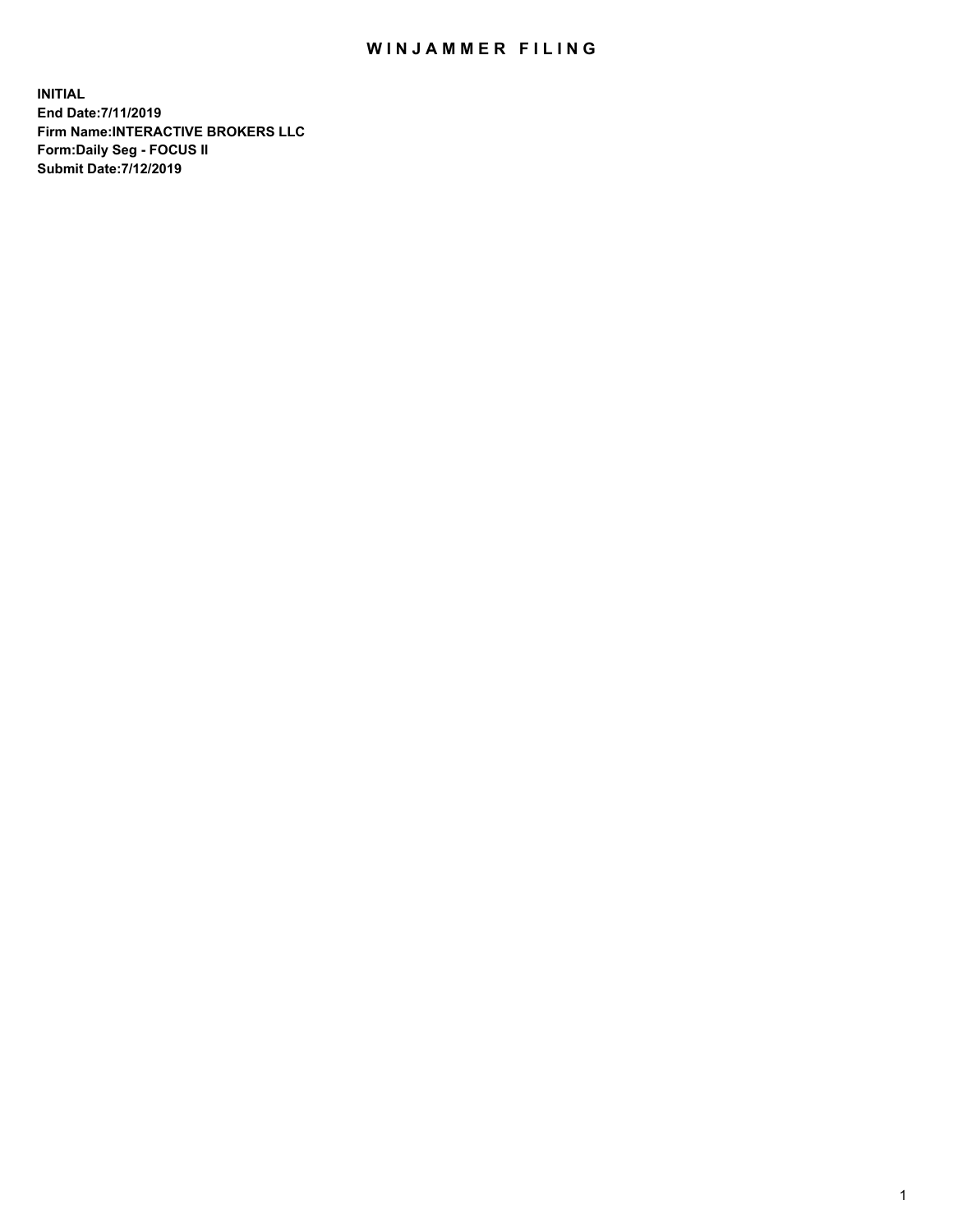**INITIAL End Date:7/11/2019 Firm Name:INTERACTIVE BROKERS LLC Form:Daily Seg - FOCUS II Submit Date:7/12/2019 Daily Segregation - Cover Page**

| Name of Company                                                                                                                                                                                                                                                                                                                | <b>INTERACTIVE BROKERS LLC</b>                                                                  |
|--------------------------------------------------------------------------------------------------------------------------------------------------------------------------------------------------------------------------------------------------------------------------------------------------------------------------------|-------------------------------------------------------------------------------------------------|
| <b>Contact Name</b>                                                                                                                                                                                                                                                                                                            | James Menicucci                                                                                 |
| <b>Contact Phone Number</b>                                                                                                                                                                                                                                                                                                    | 203-618-8085                                                                                    |
| <b>Contact Email Address</b>                                                                                                                                                                                                                                                                                                   | jmenicucci@interactivebrokers.c<br>om                                                           |
| FCM's Customer Segregated Funds Residual Interest Target (choose one):<br>a. Minimum dollar amount: ; or<br>b. Minimum percentage of customer segregated funds required:% ; or<br>c. Dollar amount range between: and; or<br>d. Percentage range of customer segregated funds required between:% and%.                         | $\overline{\mathbf{0}}$<br>$\overline{\mathbf{0}}$<br>155,000,000 245,000,000<br>0 <sub>0</sub> |
| FCM's Customer Secured Amount Funds Residual Interest Target (choose one):<br>a. Minimum dollar amount: ; or<br>b. Minimum percentage of customer secured funds required:% ; or<br>c. Dollar amount range between: and; or<br>d. Percentage range of customer secured funds required between:% and%.                           | $\overline{\mathbf{0}}$<br>0<br>80,000,000 120,000,000<br>0 <sub>0</sub>                        |
| FCM's Cleared Swaps Customer Collateral Residual Interest Target (choose one):<br>a. Minimum dollar amount: ; or<br>b. Minimum percentage of cleared swaps customer collateral required:% ; or<br>c. Dollar amount range between: and; or<br>d. Percentage range of cleared swaps customer collateral required between:% and%. | $\overline{\mathbf{0}}$<br><u>0</u><br>$\underline{0}$ $\underline{0}$<br>00                    |

Attach supporting documents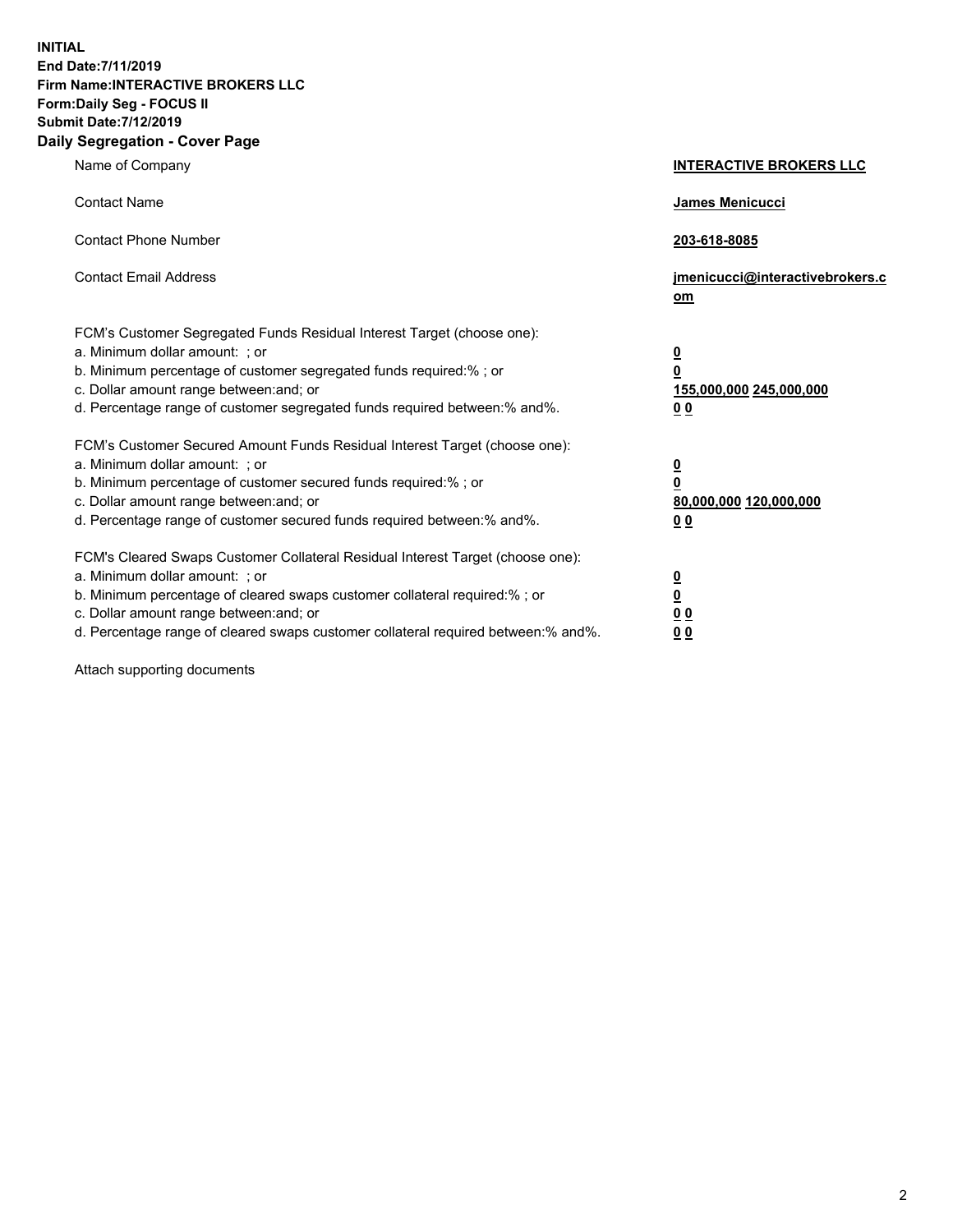## **INITIAL End Date:7/11/2019 Firm Name:INTERACTIVE BROKERS LLC Form:Daily Seg - FOCUS II Submit Date:7/12/2019 Daily Segregation - Secured Amounts**

|     | Daily Segregation - Secured Amounts                                                         |                                                      |
|-----|---------------------------------------------------------------------------------------------|------------------------------------------------------|
|     | Foreign Futures and Foreign Options Secured Amounts                                         |                                                      |
|     | Amount required to be set aside pursuant to law, rule or regulation of a foreign            | $0$ [7305]                                           |
|     | government or a rule of a self-regulatory organization authorized thereunder                |                                                      |
| 1.  | Net ledger balance - Foreign Futures and Foreign Option Trading - All Customers             |                                                      |
|     | A. Cash                                                                                     | 479,749,280 [7315]                                   |
|     | B. Securities (at market)                                                                   | $0$ [7317]                                           |
| 2.  | Net unrealized profit (loss) in open futures contracts traded on a foreign board of trade   | 16,505,370 [7325]                                    |
| 3.  | Exchange traded options                                                                     |                                                      |
|     | a. Market value of open option contracts purchased on a foreign board of trade              | 85,487 [7335]                                        |
|     | b. Market value of open contracts granted (sold) on a foreign board of trade                | -31,359 [7337]                                       |
| 4.  | Net equity (deficit) (add lines 1.2. and 3.)                                                | 496,308,778 [7345]                                   |
| 5.  | Account liquidating to a deficit and account with a debit balances - gross amount           | 10,223 [7351]                                        |
|     | Less: amount offset by customer owned securities                                            | 0 [7352] 10,223 [7354]                               |
| 6.  | Amount required to be set aside as the secured amount - Net Liquidating Equity              | 496,319,001 [7355]                                   |
|     | Method (add lines 4 and 5)                                                                  |                                                      |
| 7.  | Greater of amount required to be set aside pursuant to foreign jurisdiction (above) or line | 496,319,001 [7360]                                   |
|     | 6.                                                                                          |                                                      |
|     | FUNDS DEPOSITED IN SEPARATE REGULATION 30.7 ACCOUNTS                                        |                                                      |
| 1.  | Cash in banks                                                                               |                                                      |
|     | A. Banks located in the United States                                                       | 116,955,221 [7500]                                   |
|     | B. Other banks qualified under Regulation 30.7                                              | 0 [7520] 116,955,221 [7530]                          |
| 2.  | Securities                                                                                  |                                                      |
|     | A. In safekeeping with banks located in the United States                                   | 413,778,895 [7540]                                   |
|     | B. In safekeeping with other banks qualified under Regulation 30.7                          | 0 [7560] 413,778,895 [7570]                          |
| 3.  | Equities with registered futures commission merchants                                       |                                                      |
|     | A. Cash                                                                                     | $0$ [7580]                                           |
|     | <b>B.</b> Securities                                                                        | $0$ [7590]                                           |
|     | C. Unrealized gain (loss) on open futures contracts                                         | $0$ [7600]                                           |
|     | D. Value of long option contracts                                                           | $0$ [7610]                                           |
| 4.  | E. Value of short option contracts                                                          | 0 [7615] 0 [7620]                                    |
|     | Amounts held by clearing organizations of foreign boards of trade<br>A. Cash                |                                                      |
|     | <b>B.</b> Securities                                                                        | $0$ [7640]<br>$0$ [7650]                             |
|     | C. Amount due to (from) clearing organization - daily variation                             | $0$ [7660]                                           |
|     | D. Value of long option contracts                                                           | $0$ [7670]                                           |
|     | E. Value of short option contracts                                                          | 0 [7675] 0 [7680]                                    |
| 5.  | Amounts held by members of foreign boards of trade                                          |                                                      |
|     | A. Cash                                                                                     | 75,827,161 [7700]                                    |
|     | <b>B.</b> Securities                                                                        | $0$ [7710]                                           |
|     | C. Unrealized gain (loss) on open futures contracts                                         | 10,224,938 [7720]                                    |
|     | D. Value of long option contracts                                                           | 85,487 [7730]                                        |
|     | E. Value of short option contracts                                                          | <mark>-31,359</mark> [7735] <b>86,106,227</b> [7740] |
| 6.  | Amounts with other depositories designated by a foreign board of trade                      | 0 [7760]                                             |
| 7.  | Segregated funds on hand                                                                    | $0$ [7765]                                           |
| 8.  | Total funds in separate section 30.7 accounts                                               | 616,840,343 [7770]                                   |
| 9.  | Excess (deficiency) Set Aside for Secured Amount (subtract line 7 Secured Statement         | 120,521,342 [7380]                                   |
|     | Page 1 from Line 8)                                                                         |                                                      |
| 10. | Management Target Amount for Excess funds in separate section 30.7 accounts                 | 80,000,000 [7780]                                    |
| 11. | Excess (deficiency) funds in separate 30.7 accounts over (under) Management Target          | 40,521,342 [7785]                                    |
|     |                                                                                             |                                                      |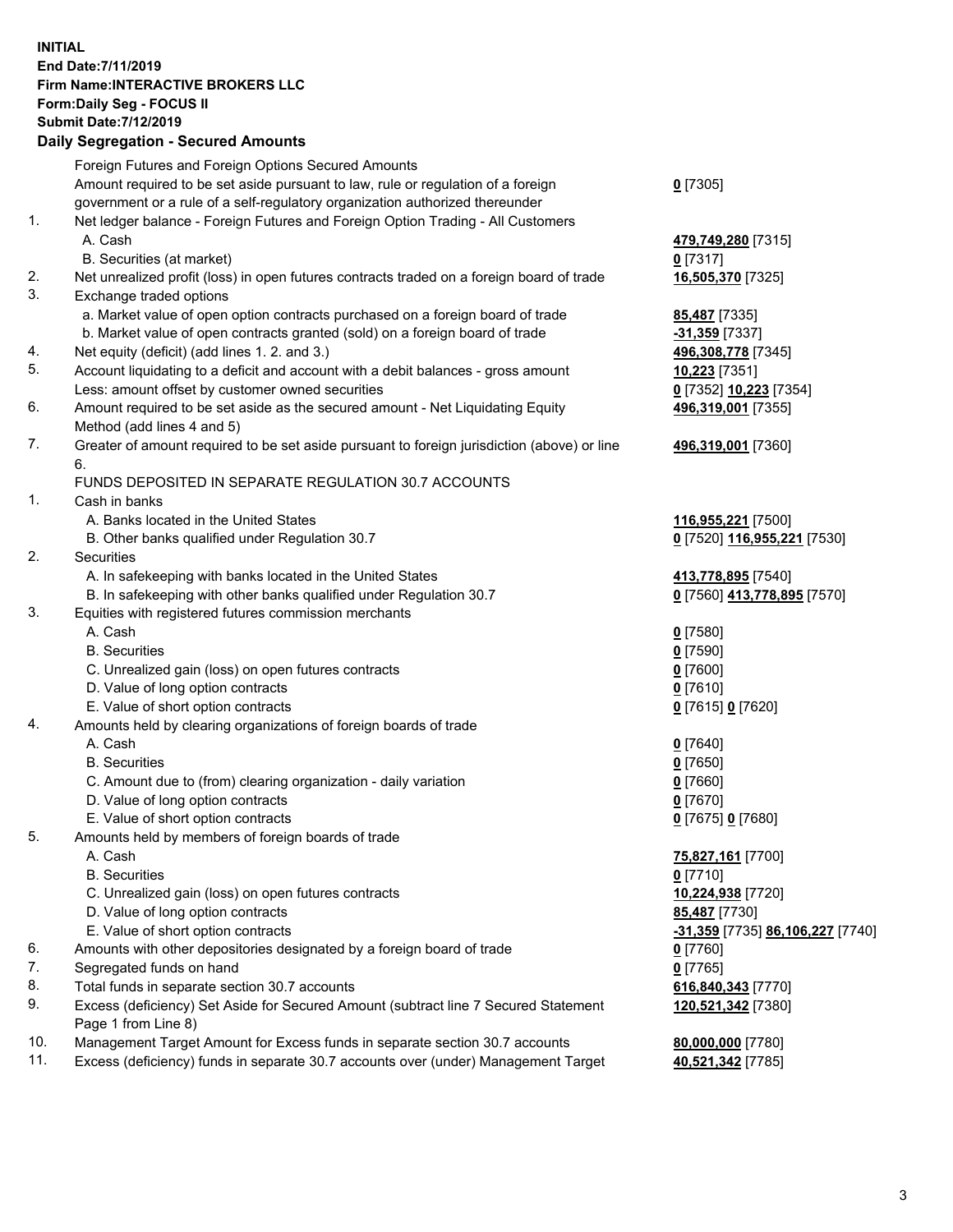**INITIAL End Date:7/11/2019 Firm Name:INTERACTIVE BROKERS LLC Form:Daily Seg - FOCUS II Submit Date:7/12/2019 Daily Segregation - Segregation Statement** SEGREGATION REQUIREMENTS(Section 4d(2) of the CEAct) 1. Net ledger balance A. Cash **3,958,905,820** [7010] B. Securities (at market) **0** [7020] 2. Net unrealized profit (loss) in open futures contracts traded on a contract market **-34,393,068** [7030] 3. Exchange traded options A. Add market value of open option contracts purchased on a contract market **177,444,958** [7032] B. Deduct market value of open option contracts granted (sold) on a contract market **-225,339,574** [7033] 4. Net equity (deficit) (add lines 1, 2 and 3) **3,876,618,136** [7040] 5. Accounts liquidating to a deficit and accounts with debit balances - gross amount **1,215,703** [7045] Less: amount offset by customer securities **0** [7047] **1,215,703** [7050] 6. Amount required to be segregated (add lines 4 and 5) **3,877,833,839** [7060] FUNDS IN SEGREGATED ACCOUNTS 7. Deposited in segregated funds bank accounts A. Cash **824,101,125** [7070] B. Securities representing investments of customers' funds (at market) **2,057,341,025** [7080] C. Securities held for particular customers or option customers in lieu of cash (at market) **0** [7090] 8. Margins on deposit with derivatives clearing organizations of contract markets A. Cash **7,842,627** [7100] B. Securities representing investments of customers' funds (at market) **1,282,325,775** [7110] C. Securities held for particular customers or option customers in lieu of cash (at market) **0** [7120] 9. Net settlement from (to) derivatives clearing organizations of contract markets **-11,869,020** [7130] 10. Exchange traded options A. Value of open long option contracts **178,291,500** [7132] B. Value of open short option contracts **-226,218,439** [7133] 11. Net equities with other FCMs A. Net liquidating equity **0** [7140] B. Securities representing investments of customers' funds (at market) **0** [7160] C. Securities held for particular customers or option customers in lieu of cash (at market) **0** [7170] 12. Segregated funds on hand **0** [7150] 13. Total amount in segregation (add lines 7 through 12) **4,111,814,593** [7180] 14. Excess (deficiency) funds in segregation (subtract line 6 from line 13) **233,980,754** [7190] 15. Management Target Amount for Excess funds in segregation **155,000,000** [7194]

16. Excess (deficiency) funds in segregation over (under) Management Target Amount Excess

**78,980,754** [7198]